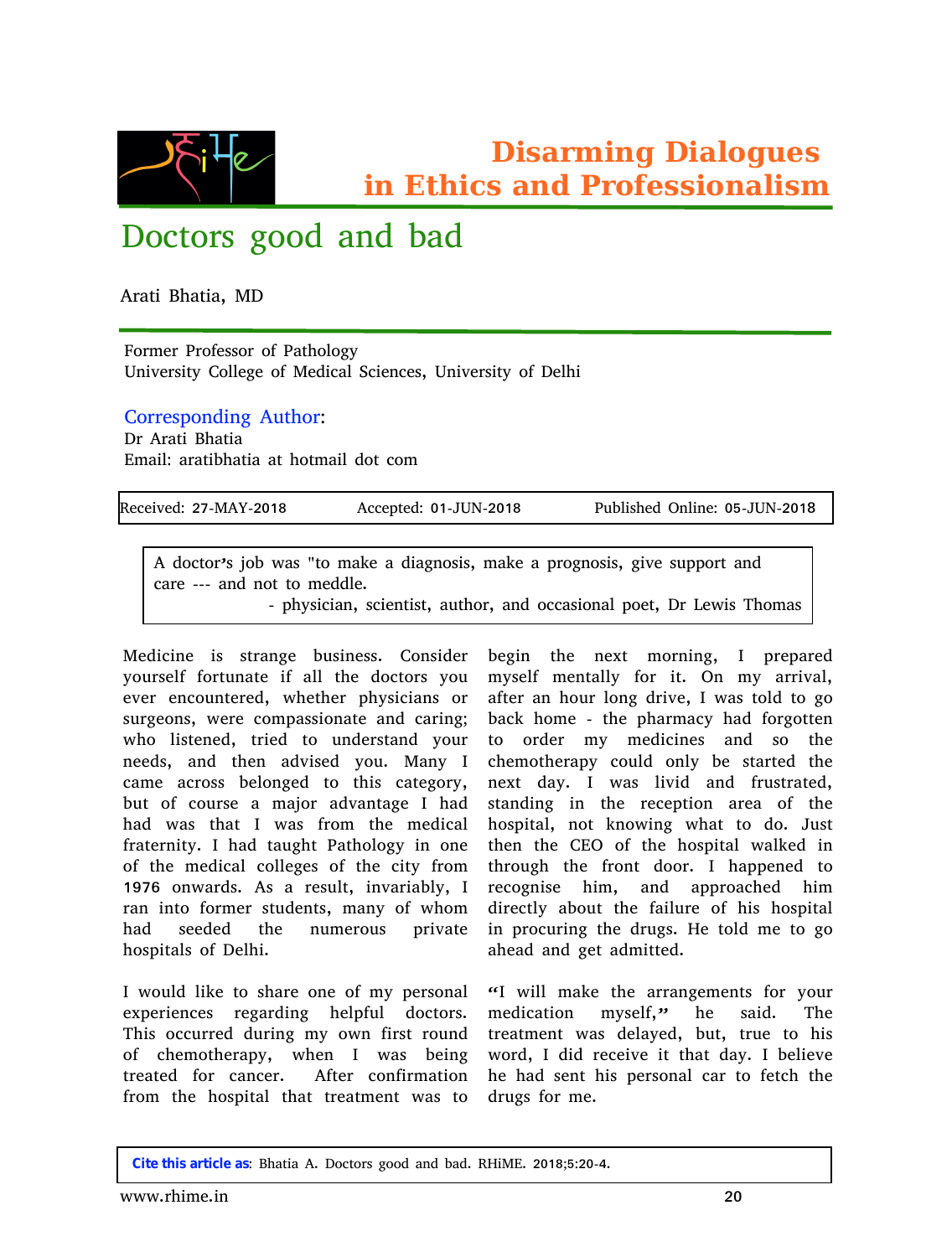Arun, my husband, was not always so fortunate. He had stage-IV prostate cancer. Before his treatment started, we went to a large, new, medical facility in Gurgaon for a tissue diagnosis. The consultant who was to take the biopsy constantly bragged about the large number of needle biopsies he had done, and about his success rate.

I told the doctor, "My husband is apprehensive and has a low threshold for pain. He needs a sedative to calm him down prior to the procedure."

"No patient has ever complained - my procedure is quick and painless," he replied with unfounded confidence. He went on to perform 12 core biopsies.

"Each one felt like someone was tearing bits of tissue out of my body - I felt them all," was how Arun described it. He had not been given any medication to allay anxiety or control pain.

Patients are not statistics; they are human, their fears and needs must be addressed, each one separately, before any procedure is done.

This episode was a dry run because the next time Arun's luck completely ran out. When Arun was on palliative care, he developed hematuria at six o'clock one morning. I realised that he required hospitalization. The oncology centre, which he had previously attended for his chemotherapy, was at least an hour's drive from home provided the Delhi traffic was light.

Arun was practical and felt that as admission was a possibility, we should try and find a hospital in the vicinity of our home. A surgeon colleague of mine suggested a multi-speciality hospital ten minutes away and promised to speak to the urologist there.

We arrived in casualty a little after eight-thirty that morning where a young consultant awaited our arrival. He was efficient, and started a bladder wash in no time, removing the clots and establishing free flow of urine. Arun was admitted and all formalities completed by ten o'clock. Things were beginning to settle down. Blood needed to be arranged - the donors had arrived and I went to the blood bank to request for fresh blood so that Arun got the maximum advantage from the transfusion.

Blood is normally separated into its components in the blood bank and these, depending on the patient's requirements, are then transfused. In this way, a single unit of blood can benefit more than one patient. Arun's requirement was for red blood cells and platelets. As platelets have a short shelf life, these are invariably given fresh. The red blood cells have a longer shelf life of up to forty-two days. Understandably, as the blood ages the senescent red cells are destroyed, therefore the transfusion of older blood is likely to be less effective. In Arun's condition the fresher the blood the longer it was likely to sustain his needs. His anaemia was because of two reasons: marrow replacement by tumour cells, and the blood loss because of haematuria.

When I returned to the room an hour later, there was a senior consultant in attendance. Without any interaction with either of us, he pronounced, "We need to restart chemotherapy". This made no sense at all. It was over four months since we had stopped that line of treatment – and it was a decision we had deliberated over a great deal. We had consulted with many specialists before proceeding on to supportive care. What were we going to achieve by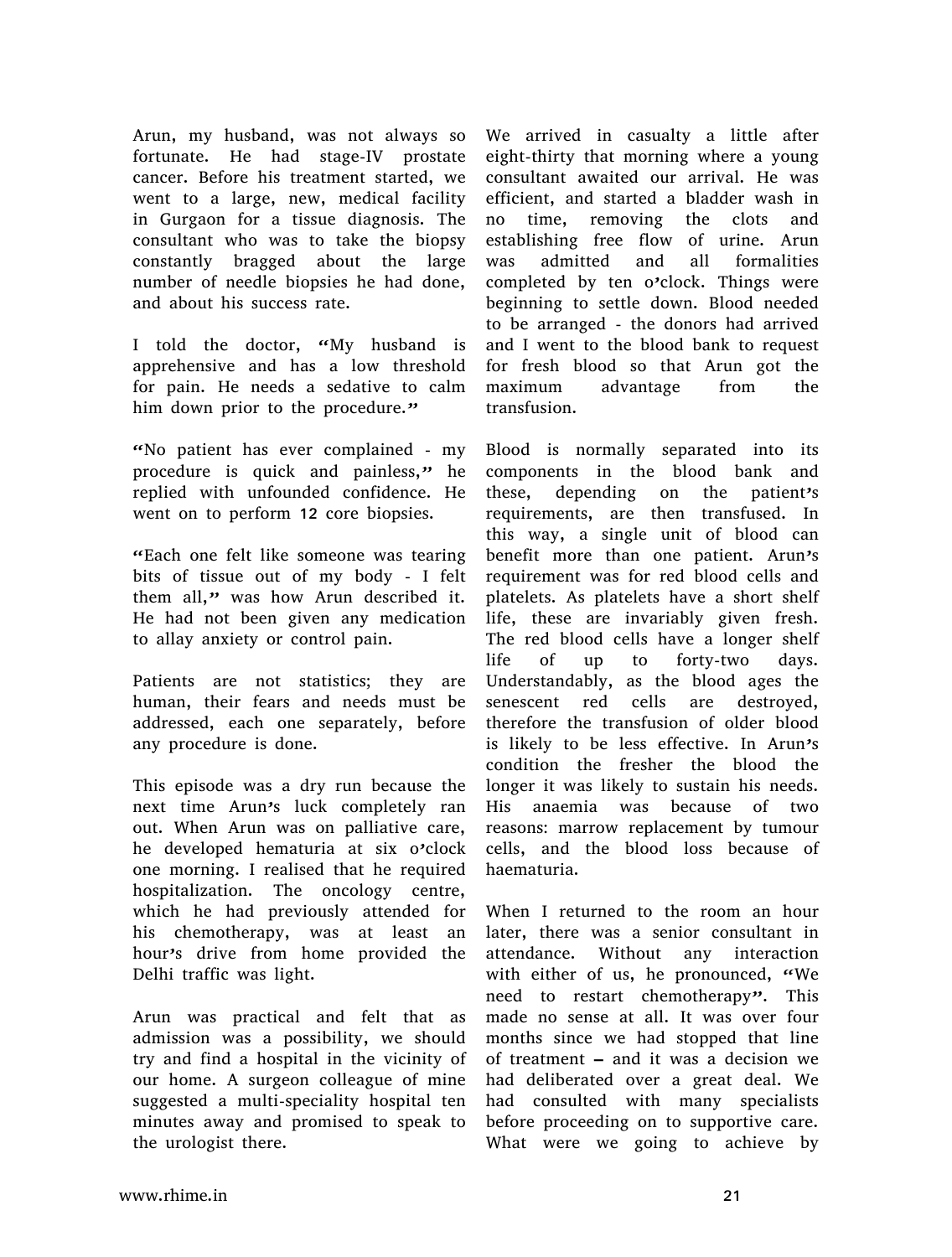## restarting chemotherapy?

Arun was very agitated. I approached the senior consultant and requested for the rest of the conversation to be continued outside the room.

"I don't believe in palliative care," he declared, as we stepped out of the room. "He hasn't tried all the drugs."

I said, "Arun has not only tried all the conventional chemotherapy, we have even been through non-conventional treatment. Because nothing worked and there were no options left, we have gone on to palliative care."

I showed him the previous discharge summary, and offered to connect him to Arun's treating oncologist, who could bring him up to speed with all of Arun's previous treatment.

The doctor was furious. He said, "I am a senior urologist and I don't talk to doctors junior to me. I am senior to his treating oncologist. I take my own decisions and can function as an oncologist when needed. Once I see the results of all the fresh investigations that I have ordered, I will decide what treatment needs to be given."

I was in shock. The man had a 'God delusion'. It was going to be unpleasant, but I evoked my seniority over him and said firmly, "We have come for palliative care. I told the doctor who saw him in the morning before the admission was done, and he agreed. I don't want any heroics. Please understand. I am willing to give this to you in writing."

While I was at it, I questioned him on the list of investigations he had ordered without consulting us, and the justification for them. He turned on his heel and walked away in a huff without

uttering another word.

Any further chemotherapy had little possibility of changing the course of Arun's disease and a profound likelihood of causing debilitating side effects. After all, he had ttried all the possible therapies including the newer, more recently FDA approved medication for cancer prostate. He had already experienced some serious toxicity with the last couple of rounds of chemotherapy. His body had had to deal with the cancer and with the added-on toxicity of the treatment. The chemotherapy did not achieve anything except to add to his woes making his condition worse. He may well live longer without it.

I wondered what the doctor thought about patient autonomy. It is an ethical imperative that trumps all others. Patient autonomy is a way to protect the patient from the doctor. The doctor's duty is to offer all the alternatives and then focus on the patient's requirement; he may voice a view when required, but that cannot be the diktat.

That morning after admission, blood had already been drawn for blood counts, blood culture, blood sugar, cross-matching and thyroid function tests. Urine had been collected for culture and routine examination. But why thyroid function tests, that too as an initial investigation? Was the senior urologist getting a 'cut' from the investigations he had ordered? The realization dawned on me that medicine had become a business like any other the patient and his needs were incidental. This was an example of the worst kind of pocket-driven health care that I had ever witnessed.

Arun had overheard at least part of the altercation with the senior urologist. He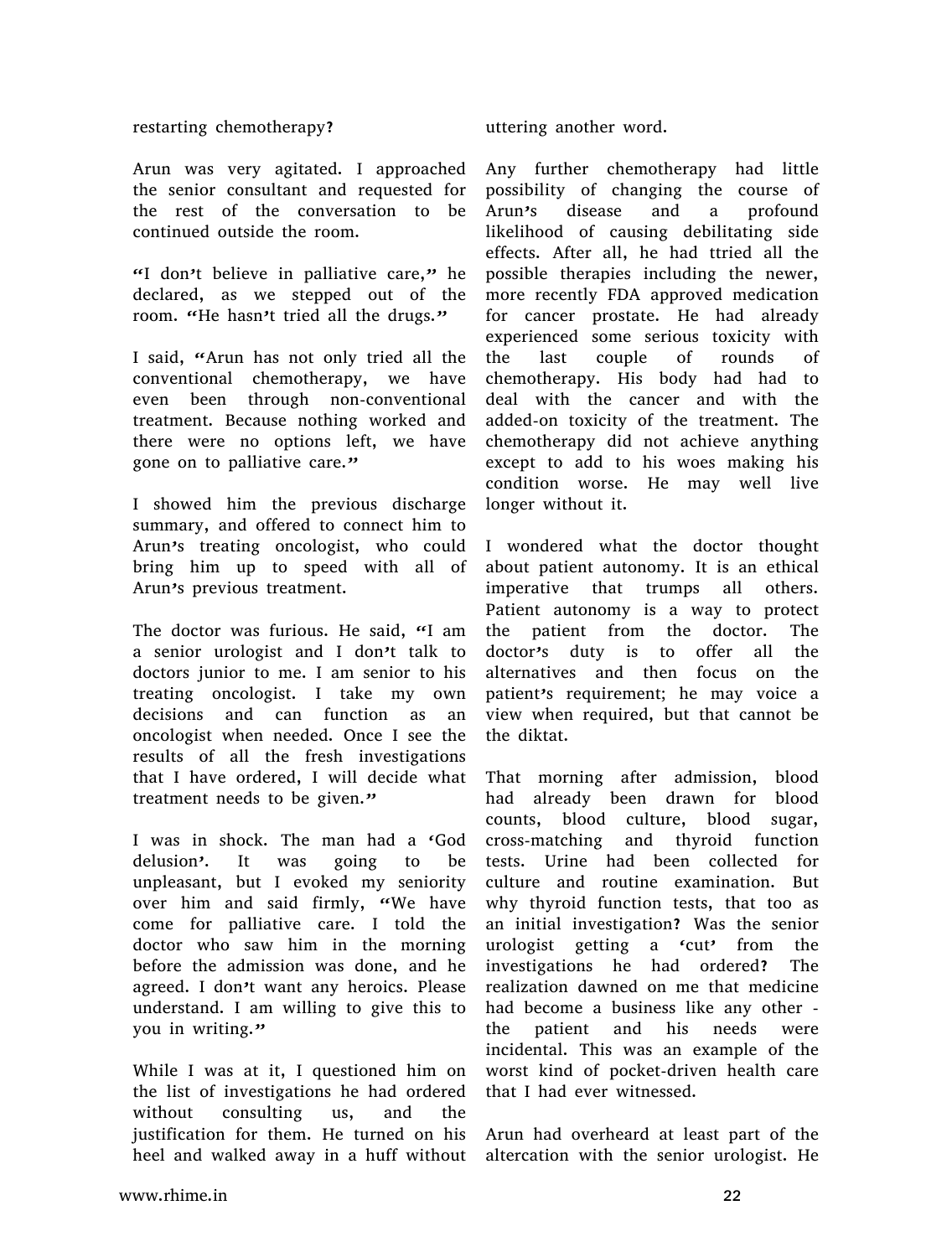was distraught and ready to weep. "I don't want any further treatment - take me home." he said. It was a difficult situation. I held his hand and we talked. I promised him that he would not get any further chemotherapy, but that he needed the transfusion. The blood had already been arranged. Also, bladder irrigation was needed to clear the clots and that, at least, was going well. These were things we could not do at home and we would seek a discharge at the earliest. We decided that either our son, Adil, or I would be beside him at all times in the hospital. It took Arun two hours to calm down. The next day he asked for the priest to come to the hospital to give him his last communion.

When the younger consultant from urology, who had earlier been most helpful, came for his evening rounds, there was an air of indifference about him; his attitude had changed. I had offended his Guru, and he felt insulted too. In the morning he had been in complete agreement with us about palliative care, now there was a complete turn-around. It was obvious that he was trying to mould himself in his Guru's footsteps. He wasn't exactly unkind and I guessed that he faced a moral conundrum; he found it difficult to choose between kindness and compassion, or following his Guru.

There are two parties involved in every patient-care decision: the doctor, who offers a choice for treatment, and the patient, who has to be willing to take it. In this instance, the urologist had ordered tests that he thought were needed, and had issued instructions on the case file with the intent of restarting chemotherapy, without so much as a discussion with the patient or his family about the patient's needs. Even the case files, kept at the nursing

station, were inaccessible to the patient. Until then, I had imagined that the era of patriarchy and secrecy in medicine was over.

Medicine was once seen as a noble profession, with doctors caring dedicatedly for the person even as they attempted to treat the illness; their concern often reduced the ailment by half and was enormously reassuring. Over time, however, from what I see and hear, and from some of what I have experienced, we seem to have become more judgmental in our decision making, rendering the profession more imperfect. Are ideals only for the young doctors fresh out of medical school? Has it become a power play between the senior and junior doctors, or is it them verses the patient? Have they lost their conscience and have no guilt about the judgments they make?

Hospitals are not little worlds created by the doctors for themselves. A friendly hospital environment could boost patient confidence. It is a given that private hospitals are business enterprises run for financial gains, but health care must remain the primary aim. Every patient comes to a hospital at enormous cost, both financial and psychological, each with specific needs and many fears. Doctors need to treat the people and not just their sickness.

So far, Arun had taken every day as it came, but during this admission he became completely disoriented. The stay in the hospital weakened him greatly. Far from restoring his health, he got sicker and lost the will to fight his disease. A re-think on patient care in hospitals is necessary. In this hospital, instead of it being a temple of healing, he felt violated. To make matters worse, the food was inedible. Doctors need to remember that eventually a similar fate